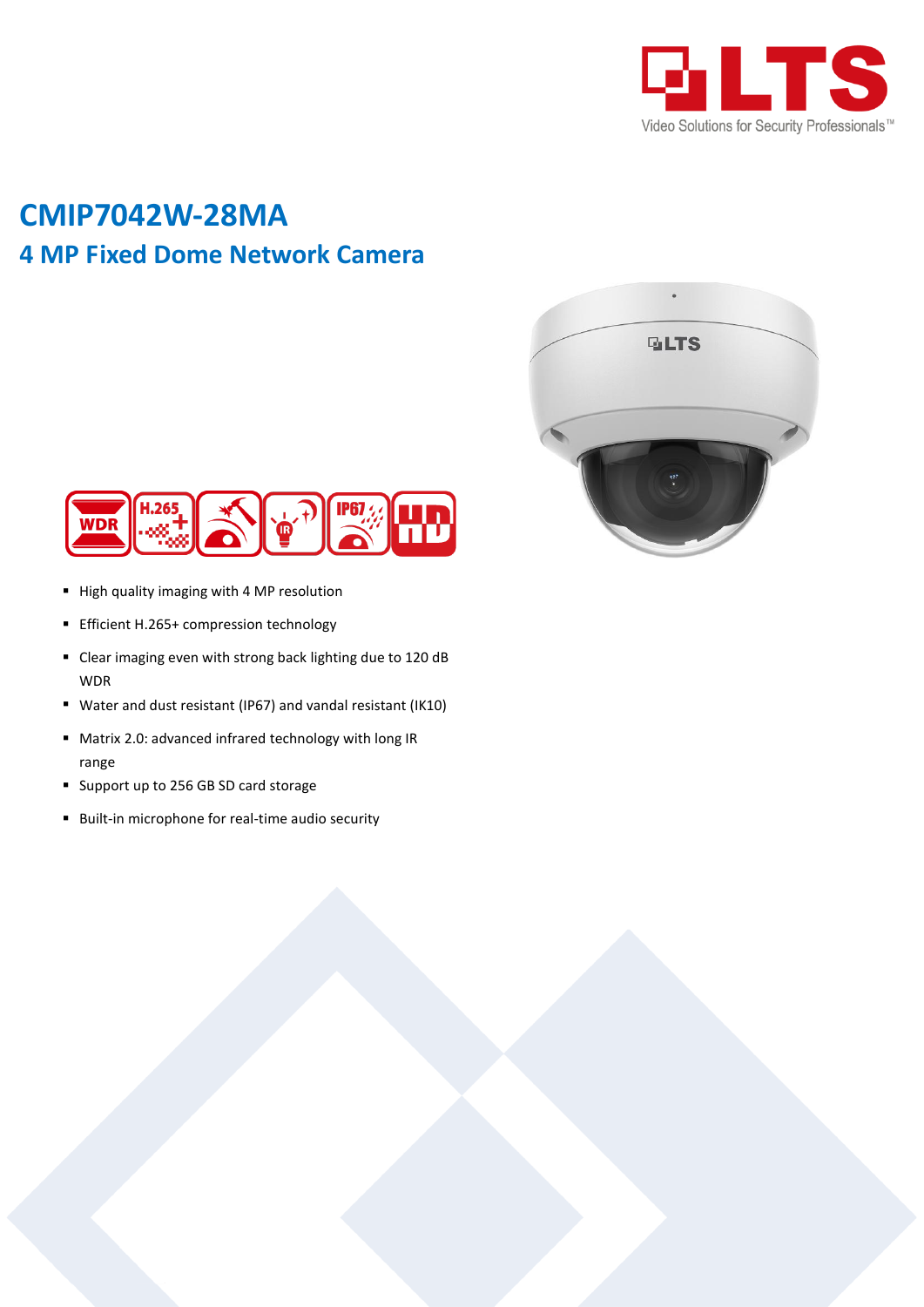

## **Specification**

| Camera                   |                                                                               |  |
|--------------------------|-------------------------------------------------------------------------------|--|
| Image Sensor             | 1/3" progressive scan CMOS                                                    |  |
| Min. Illumination        | Color: 0.01 Lux @ (F2.0, AGC ON), B/W: 0 Lux with IR                          |  |
| Shutter Speed            | 1/3 s to 1/100, 000 s                                                         |  |
| Slow Shutter             | Yes                                                                           |  |
| Wide Dynamic Range       | 120 dB                                                                        |  |
| Day & Night              | IR cut filter                                                                 |  |
| Angle Adjustment         | Pan: 0° to 355°, tilt: 0° to 75°                                              |  |
| Lens                     |                                                                               |  |
| Focal Length & FOV       | 2.8 mm, horizontal FOV 98.0°, vertical FOV 53.1°, diagonal FOV 114.7°         |  |
| Lens Mount               | M12                                                                           |  |
| Focus                    | Fixed                                                                         |  |
| Aperture                 | F2.0                                                                          |  |
| Illuminator              |                                                                               |  |
| IR Wavelength            | 850 nm                                                                        |  |
| IR Range                 | Up to 98ft(30 m)                                                              |  |
| <b>Video</b>             |                                                                               |  |
| Max. Resolution          | $2560 \times 1440$                                                            |  |
| Main Stream              | 50 Hz: 20 fps (2560 × 1440)                                                   |  |
|                          | 25 fps (2304 × 1296, 1920 × 1080, 1280 × 720)                                 |  |
|                          | 60 Hz: 20 fps (2560 × 1440)                                                   |  |
|                          | 30 fps (2304 × 1296, 1920 × 1080, 1280 × 720)                                 |  |
| Sub-Stream               | 50 Hz: 25 fps (640 × 480, 640 × 360)                                          |  |
|                          | 60 Hz: 30 fps (640 $\times$ 480, 640 $\times$ 360)                            |  |
| Video Compression        | Main stream: H.265/H.264                                                      |  |
|                          | Sub-stream: H.265/H.264/MJPEG                                                 |  |
| Video Bit Rate           | 32 Kbps to 8 Mbps                                                             |  |
| H.264 Type               | Baseline Profile/Main Profile/High Profile                                    |  |
| H.265 Type               | Main Profile                                                                  |  |
| $H.264+$                 | Main stream supports                                                          |  |
| $H.265+$                 | Main stream supports                                                          |  |
| Region of Interest (ROI) | 1 fixed region for main stream and sub-stream                                 |  |
| <b>Network</b>           |                                                                               |  |
| Protocols                | TCP/IP, ICMP, HTTP, HTTPS, FTP, DHCP, DNS, DDNS, RTP, RTSP, RTCP, PPPOE, NTP, |  |
|                          | UPnP™, SMTP, SNMP, IGMP, 802.1X, QoS, IPv6, Bonjour, IPv4, UDP, SSL/TLS       |  |
| Simultaneous Live View   | Up to 6 channels                                                              |  |
| API                      | Open Network Video Interface, ISAPI                                           |  |
| User/Host                | Up to 32 users. 3 levels: administrator, operator and user                    |  |
| Network Storage          | NAS (NFS, SMB/CIFS), ANR                                                      |  |
| Web Browser              | Plug-in required live view: IE 10+                                            |  |
|                          | Plug-in free live view: Chrome 57.0+, Firefox 52.0+                           |  |
|                          | Local service: Chrome 57.0+, Firefox 52.0+                                    |  |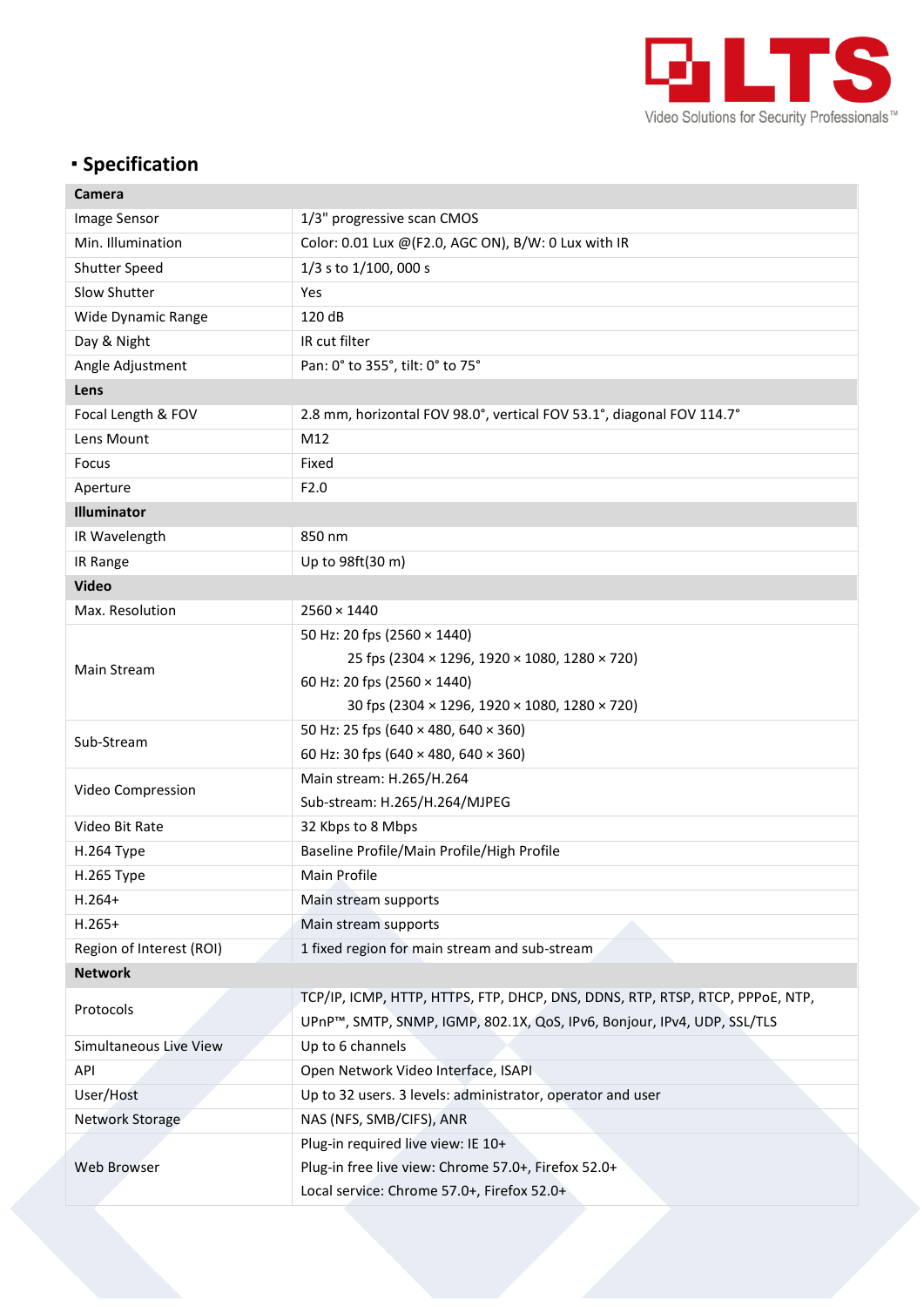

| Image                         |                                                                                       |  |
|-------------------------------|---------------------------------------------------------------------------------------|--|
| <b>Image Settings</b>         | Saturation, brightness, contrast, sharpness, AGC, white balance adjustable by client  |  |
|                               | software or web browser                                                               |  |
| Day/Night Switch              | Auto, Schedule, Day, Night                                                            |  |
| Image Enhancement             | BLC, 3D DNR                                                                           |  |
| Interface                     |                                                                                       |  |
| <b>Ethernet Interface</b>     | 1 RJ45 10 M/100 M self-adaptive Ethernet port                                         |  |
| On-Board Storage              | Built-in memory card slot, support microSD card, up to 256 GB                         |  |
| <b>Built-in Microphone</b>    | Yes                                                                                   |  |
| <b>Hardware Reset</b>         | Yes                                                                                   |  |
| <b>Event</b>                  |                                                                                       |  |
| <b>Basic Event</b>            | Motion detection, video tampering alarm, exception                                    |  |
| General                       |                                                                                       |  |
| Linkage Method                | Upload to FTP/memory card, notify surveillance center, send email, trigger recording, |  |
|                               | trigger capture                                                                       |  |
| Camera Material               | Aluminum alloy body                                                                   |  |
| <b>Camera Dimension</b>       | $\emptyset$ 120 mm × 92.2 mm (4.72" × 3.63")                                          |  |
| Package Dimension             | 150 mm × 150 mm × 141 mm (5.9" × 5.9" × 5.6")                                         |  |
| Camera Weight                 | Approx. 440 g (1.0 lb.)                                                               |  |
| With Package Weight           | Approx. 680 g (1.5 lb.)                                                               |  |
| <b>Storage Conditions</b>     | -30 °C to 60 °C (-22 °F to 140 °F). Humidity: 95% or less (non-condensing)            |  |
| <b>Startup and Operating</b>  | -30 °C to 60 °C (-22 °F to 140 °F). Humidity: 95% or less (non-condensing)            |  |
| Conditions                    |                                                                                       |  |
| <b>General Function</b>       | Anti-flicker, heartbeat, mirror, password protection, privacy mask, watermark, IP     |  |
|                               | address filter                                                                        |  |
| Power Consumption and Current | 12 VDC, 0.4 A, max. 5 W                                                               |  |
|                               | PoE: (802.3af, 36 V to 57 V), 0.2 A to 0.15 A, max. 6.5 W                             |  |
| Power Supply                  | 12 VDC ± 25%                                                                          |  |
|                               | PoE: 802.3af, Class 3                                                                 |  |
| Power Interface               | $\varnothing$ 5.5 mm coaxial power plug                                               |  |
| Approval                      |                                                                                       |  |
| EMC                           | FCC SDoC (47 CFR Part 15, Subpart B); CE-EMC (EN 55032: 2015, EN 61000-3-2: 2014,     |  |
|                               | EN 61000-3-3: 2013, EN 50130-4: 2011 +A1: 2014); RCM (AS/NZS CISPR 32: 2015); IC      |  |
|                               | VoC (ICES-003: Issue 6, 2016); KC (KN 32: 2015, KN 35: 2015)                          |  |
| Safety                        | UL (UL 60950-1); CB (IEC 60950-1:2005 + Am 1:2009 + Am 2:2013, IEC 62368-1:2014);     |  |
|                               | CE-LVD (EN 60950-1:2005 + Am 1:2009 + Am 2:2013, IEC 62368-1:2014); BIS (IS           |  |
|                               | 13252(Part 1):2010+A1:2013+A2:2015)                                                   |  |
| Environment                   | CE-RoHS (2011/65/EU); WEEE (2012/19/EU); Reach (Regulation (EC) No 1907/2006)         |  |
| Protection                    | IP67 (IEC 60529-2013), IK10 (IEC 62262:2002)                                          |  |